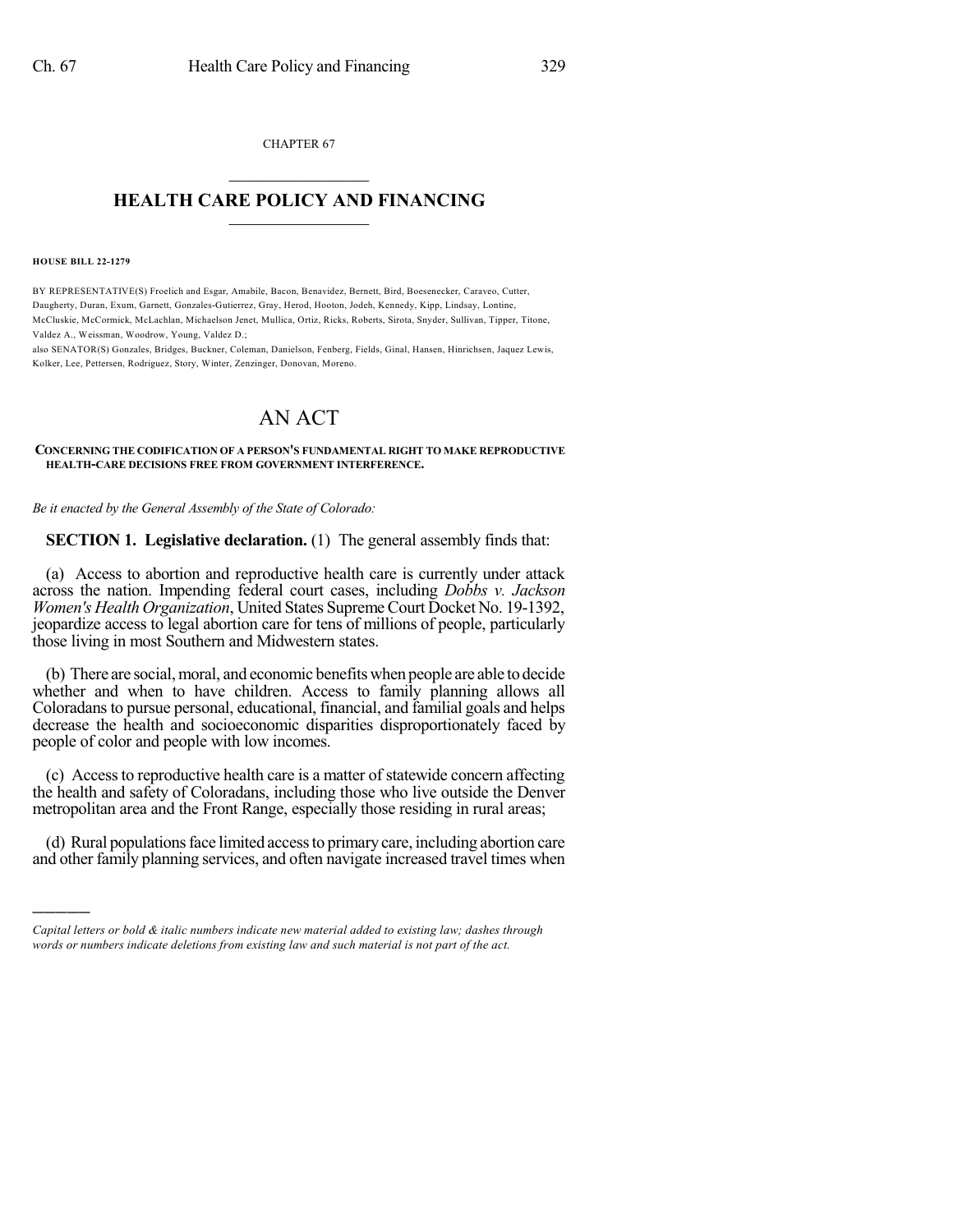seeking health care. There are fewer health-care providers in rural areas, and providers with rural mailing addresses are significantly less likely to provide abortion care.

(e) Colorado has a strong history of supporting and protecting access to reproductive health care, including for communities of color. Colorado was the first state to decriminalize abortion care in an overwhelmingly bipartisan effort in 1967, well before the SupremeCourt affirmed the right to abortion care nationwide in*Roe v. Wade*. Colorado is a national model for access to family planning services, including long-acting reversible contraceptives.

(f) Despite repeated rejections of attacks on abortion care by the people of Colorado, there have been over 40 legislative attempts to criminalize or outlaw abortion since 2010. Colorado voters have demonstrated that they trust individuals to make their own ethical decisions about abortion care based on what is best for their health and their families.

(g) When individuals decide to have an abortion or use contraception, it is critical that they get care on a timeline that works for their health, with the support of providers whom they trust. Politically motivated, medically inappropriate restrictions on health care have no place in our statutes or our medical offices.

(2) Therefore, in order to modernize Colorado's statutes, the general assembly affirms the fundamental right of individual Coloradans to make their own reproductive health-care decisions.

**SECTION 2.** In Colorado Revised Statutes, **add** part 4 to article 6 of title 25 as follows:

## PART 4 REPRODUCTIVE HEALTH EQUITY ACT

**25-6-401. Short title.** THE SHORT TITLE OF THIS PART 4 IS THE "REPRODUCTIVE HEALTH EQUITY ACT".

**25-6-402. Definitions.**AS USED IN THIS PART 4,UNLESS THE CONTEXT OTHERWISE REQUIRES:

(1) "ABORTION" MEANS ANY MEDICAL PROCEDURE, INSTRUMENT, AGENT, OR DRUG USED TO TERMINATE THE PREGNANCY OF AN INDIVIDUAL KNOWN OR REASONABLY BELIEVED TO BE PREGNANT WITH AN INTENTION OTHER THAN TO INCREASE THE PROBABILITY OF A LIVE BIRTH.

(2) "PREGNANCY"MEANS THE HUMAN REPRODUCTIVE PROCESS,BEGINNING WITH THE IMPLANTATION OF AN EMBRYO.

(3) "PUBLIC ENTITY" HAS THE SAME MEANING AS SET FORTH IN SECTION 24-10-103 (5) AND INCLUDES PRIVATE CONTRACT PRISONS, AS DEFINED IN SECTION 17-1-102.

(4) "REPRODUCTIVE HEALTH CARE" MEANS HEALTH CARE AND OTHER MEDICAL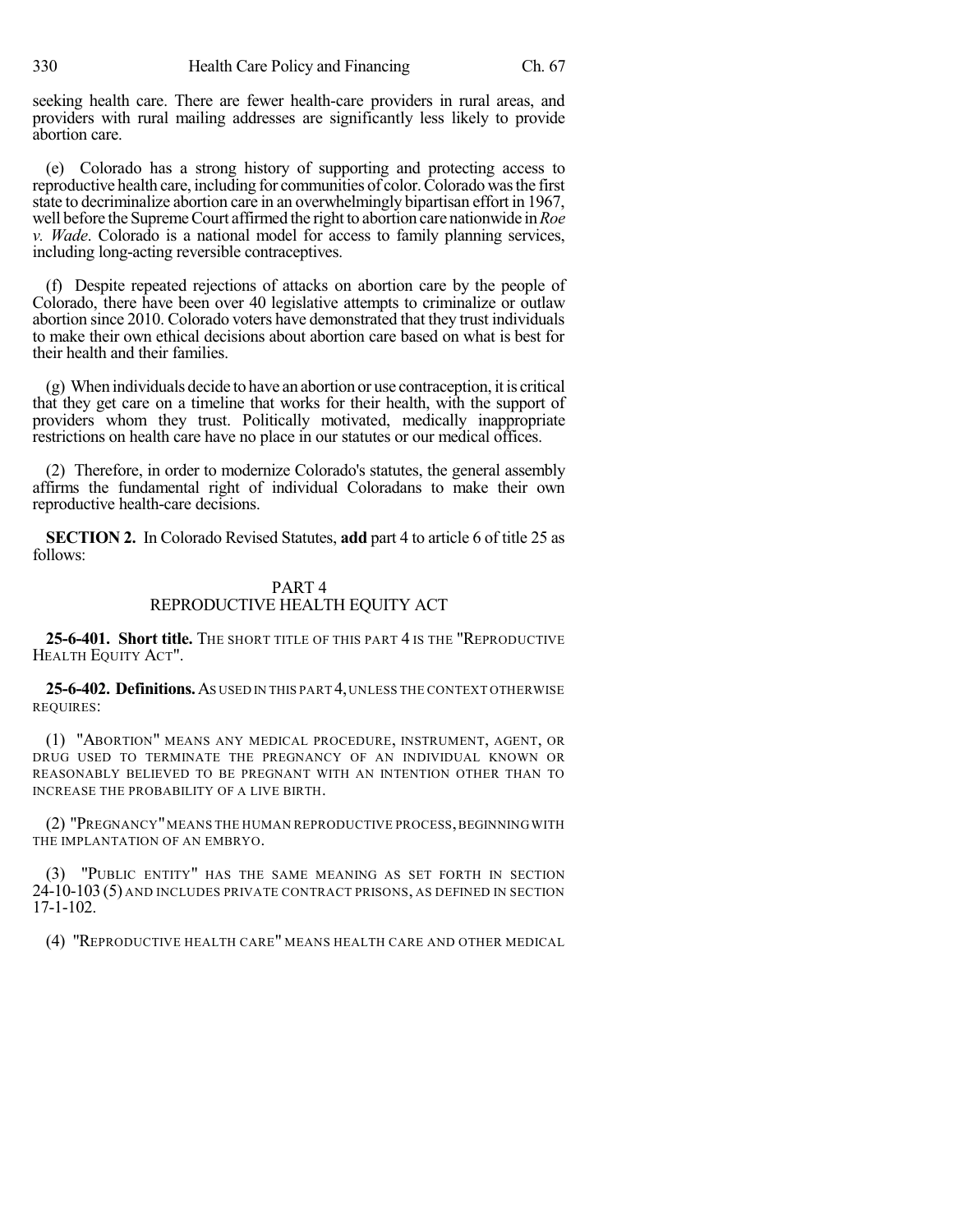SERVICES RELATED TO THE REPRODUCTIVE PROCESSES, FUNCTIONS, AND SYSTEMS AT ALL STAGES OF LIFE. IT INCLUDES, BUT IS NOT LIMITED TO, FAMILY PLANNING AND CONTRACEPTIVE CARE; ABORTION CARE; PRENATAL, POSTNATAL, AND DELIVERY CARE; FERTILITY CARE; STERILIZATION SERVICES; AND TREATMENTS FOR SEXUALLY TRANSMITTED INFECTIONS AND REPRODUCTIVE CANCERS.

**25-6-403. Fundamental reproductive health-care rights.** (1) EVERY INDIVIDUAL HAS A FUNDAMENTAL RIGHT TO MAKE DECISIONS ABOUT THE INDIVIDUAL'S REPRODUCTIVE HEALTH CARE, INCLUDING THE FUNDAMENTAL RIGHT TO USE OR REFUSE CONTRACEPTION.

(2) A PREGNANT INDIVIDUAL HAS A FUNDAMENTAL RIGHT TO CONTINUE A PREGNANCY AND GIVE BIRTH OR TO HAVE AN ABORTION AND TO MAKE DECISIONS ABOUT HOW TO EXERCISE THAT RIGHT.

(3) A FERTILIZED EGG, EMBRYO, OR FETUS DOES NOT HAVE INDEPENDENT OR DERIVATIVE RIGHTS UNDER THE LAWS OF THIS STATE.

## **25-6-404. Public entity - prohibited actions.** (1) APUBLIC ENTITY SHALL NOT:

(a) DENY, RESTRICT, INTERFERE WITH, OR DISCRIMINATE AGAINST AN INDIVIDUAL'S FUNDAMENTAL RIGHT TO USE OR REFUSE CONTRACEPTION OR TO CONTINUE A PREGNANCY AND GIVE BIRTH OR TO HAVE AN ABORTION IN THE REGULATION OR PROVISION OF BENEFITS, FACILITIES, SERVICES, OR INFORMATION; OR

(b) DEPRIVE, THROUGH PROSECUTION, PUNISHMENT, OR OTHER MEANS, AN INDIVIDUAL OF THE INDIVIDUAL'S RIGHT TO ACT OR REFRAIN FROM ACTING DURING THE INDIVIDUAL'S OWN PREGNANCY BASED ON THE POTENTIAL, ACTUAL, OR PERCEIVED IMPACT ON THE PREGNANCY, THE PREGNANCY'S OUTCOMES, OR ON THE PREGNANT INDIVIDUAL'S HEALTH.

**25-6-405. Application.**(1) THIS PART 4APPLIES TO ALL STATE AND LOCAL LAWS, ORDINANCES, POLICIES, PROCEDURES, REGULATORY GUIDELINES AND RULES, PRACTICES, EXECUTIVE ORDERS, AND GOVERNMENTAL ACTIONS AND THEIR IMPLEMENTATION, WHETHER STATUTORY OR OTHERWISE. THE RIGHTS PROTECTED UNDER THIS PART 4 ARE A MATTER OF STATEWIDE CONCERN.

(2) NOTHING IN THIS PART 4 MAY BE CONSTRUED TO AUTHORIZE A PUBLIC ENTITY TO BURDEN AN INDIVIDUAL'S FUNDAMENTAL RIGHTS RELATING TO REPRODUCTIVE HEALTH CARE.

**25-6-406. Severability.** IF ANY PROVISION OF THIS PART 4 OR THE APPLICATION THEREOF TO ANY PERSON OR CIRCUMSTANCE IS HELD INVALID, THAT INVALIDITY DOES NOT AFFECT OTHER PROVISIONS OR APPLICATIONS OF THIS PART 4 THAT CAN BE GIVEN EFFECT WITHOUT THE INVALID PROVISION OR APPLICATION, AND TO THIS END THE PROVISIONS OF THIS PART 4 ARE DECLARED TO BE SEVERABLE.